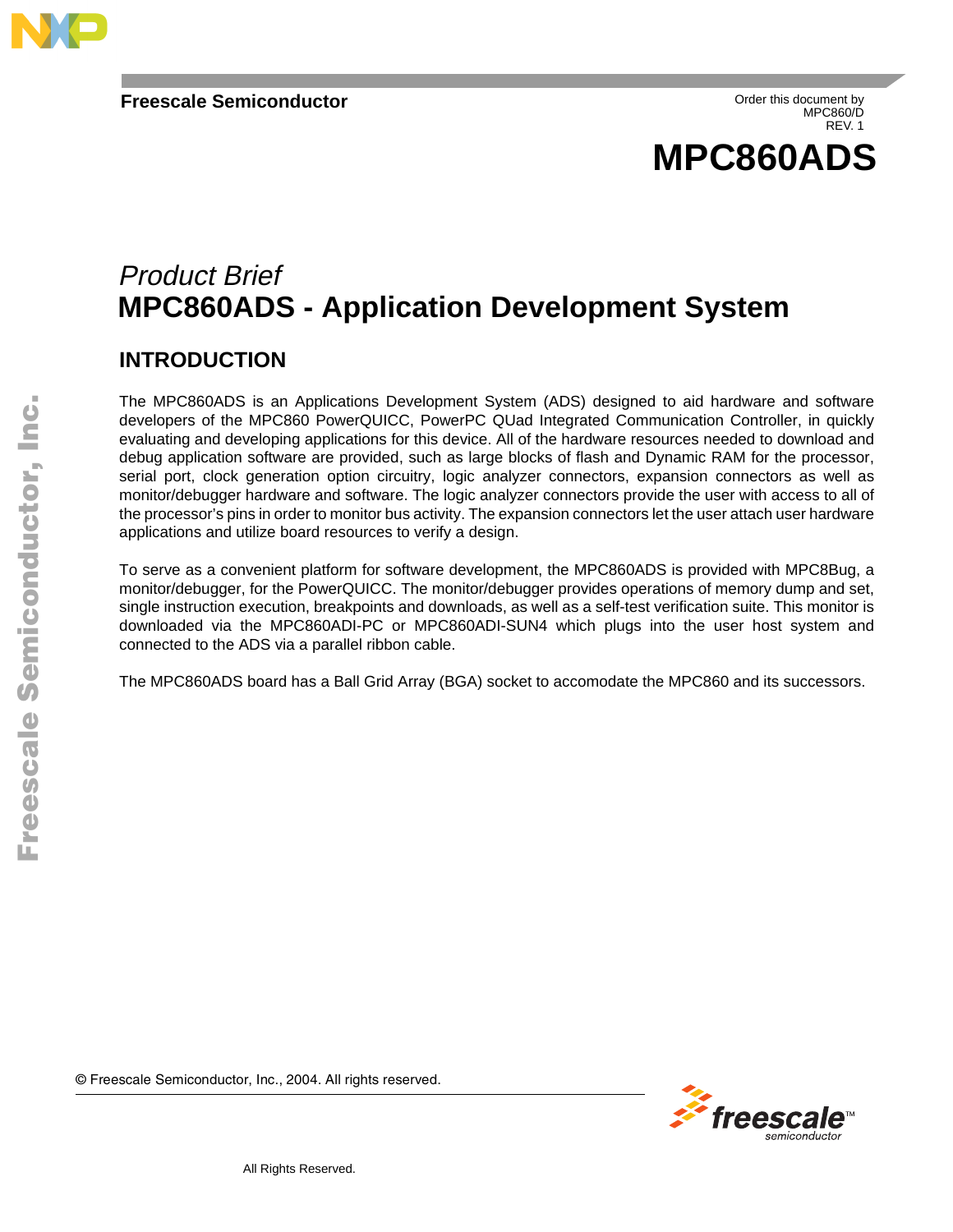

### **MPC860 APPLICATION DEVELOPMENT SYSTEM FEATURES**

- General Features
	- Supports the MPC860 up to 50MHz operation
	- On Board (MPC8Bug) Debugger Software with Host Debugger Interface (via ADI)
	- Crystal and Clock Generator options for the MPC860
	- PCMCIA (PC Card) Port Connector (2.1+ Standard)
	- Expansion Connectors Providing All the MPC860 Device Signals
	- 4 MBytes of 60ns DRAM on a standard 72 pin SIMM socket (handles up to 64 MByte)
	- Automatic DRAM SIMM identification.
	- 2 MBytes of Flash on a SIMM socket (handles up to 64MByte)
	- Automatic Flash SIMM identification
	- +5Vdc & +12V Power Supply connectors (+12V only required for programming of PC Card Flash)
	- RS232 port on SMC1 with low power option; DB9 connector
	- IrDA Infra-red Transceiver on SCC2 with shutdown option
	- 10-Base-T Ethernet port on SCC1 using MC68160 (EEST)
	- Soft/Hard RESET and ABORT push buttons
	- Bytes of 60ns DRAM on a standard 72 pin SIMM socket (handles up to 64 MByte)<br>comatic DRAM SIMM identification.<br>Bytes of Flash on a SIMM socket (handles up to 64MByte)<br>comatic Flash SIMM identification<br>of the 4-12V Power Su — RUN , FLASH ON, DRAM ON, ETH ON, IRD ON, RS232 ON, PCMCIA ON, VPP-GOOD, 5V and 3.3V Status Indicators (LED's)
	- On-board Debug Port Controller with ADI I/F and Port Connector
	- 3.3V/2V MPC860 internal logic operation, 3.3V MPC860 I/O operation

.<br>ق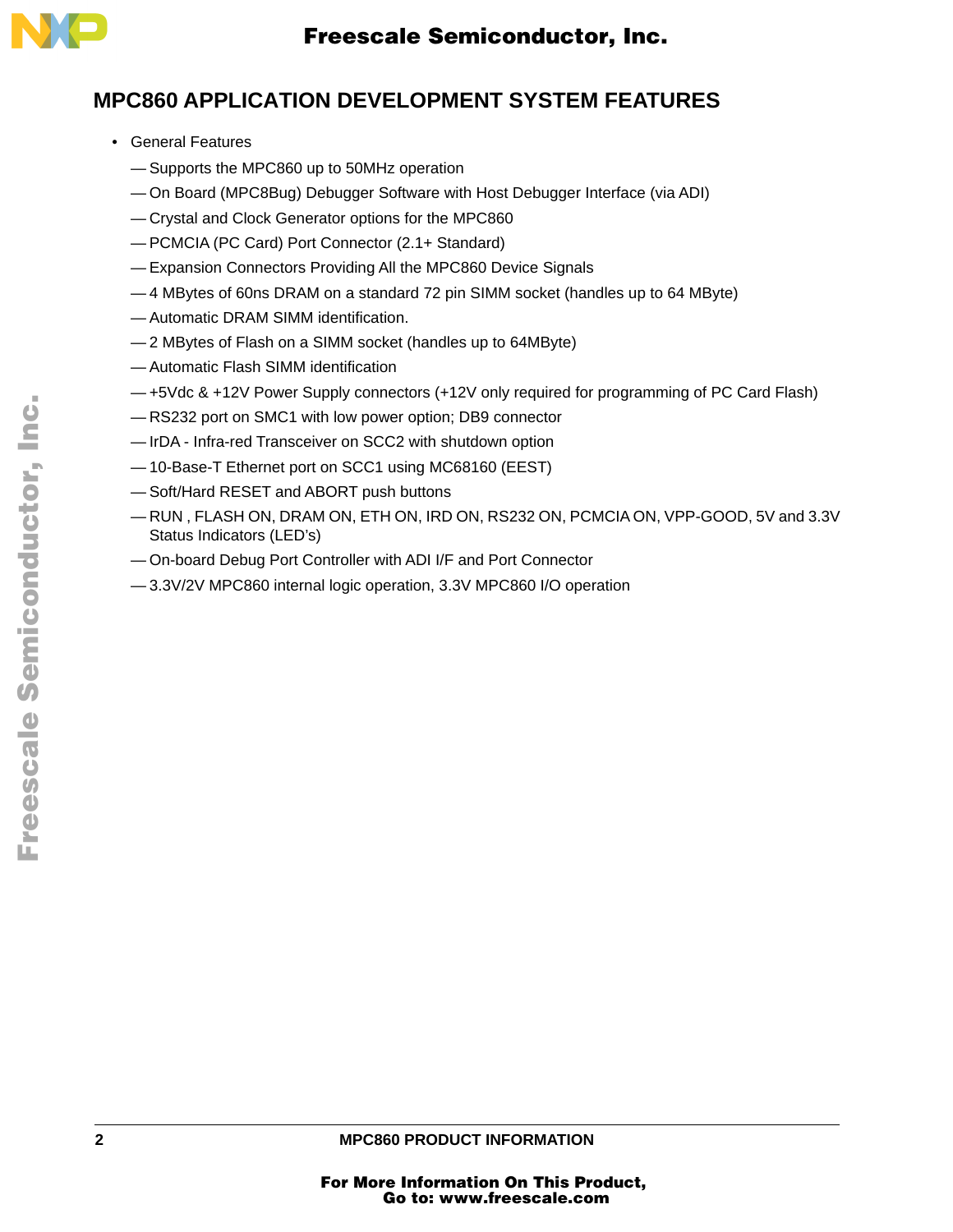

# Freescale Semiconductor, Inc.